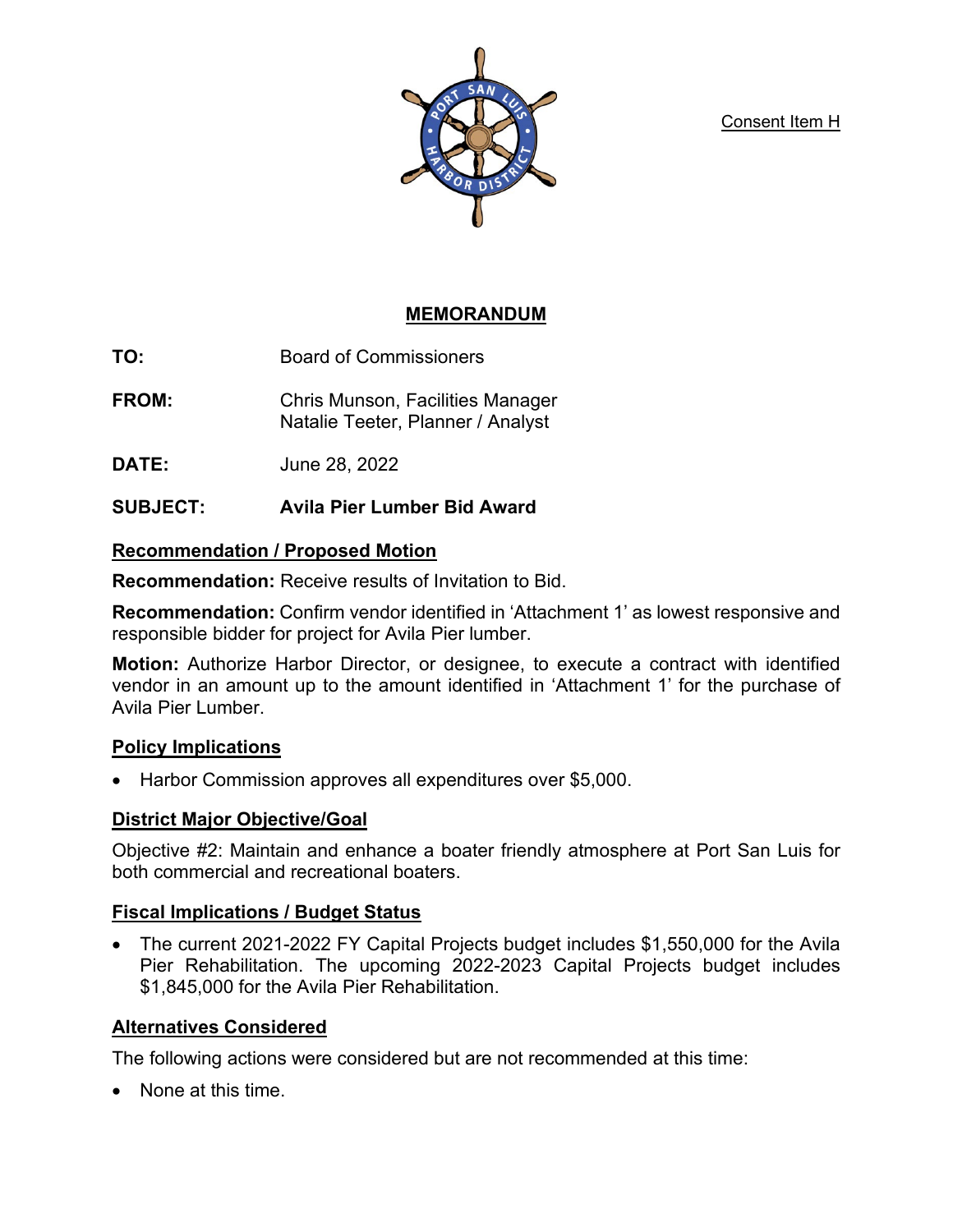#### **Background/Discussion**

As part of the Avila Pier Rehabilitation, the District intends to replace the decking, railing, and deteriorated stringers and pile caps of the pier's trestle/roadway. Grant funds will be used for this purchase and will be inventoried separately from the District's annual lumber purchase.

The District received the Notice to Proceed from Wildlife Conservation Board on May 18, 2022, which effectively released \$1.25 million in grant funds for the project. With this, the District may now proceed with the purchasing of materials to begin the Avila Pier Rehabilitation. Although the District currently has some lumber on hand, it is in short supply of the quantity and dimensions needed for the Avila Pier project, making this bid award for supplies the most time sensitive. Additional bid awards and proposals will be presented to the Board in coming months for other project items such as piles, pile repair work, utility materials, and lighting.

The Invitation to Bid was released on June 14, 2022, and closed on June 28, 2022. The bid results are included in "Attachment 1" Staff intends to issue the purchase order soon after the Board awards. The most critically needed portion of the lumber order is expected to arrive within 60-days of purchase. This bid includes all lumber necessary to rehabilitate the trestle/stem portion of the pier.

Due diligence performed by Harbor District staff will include confirming suppliers have the ability to:

- comply with legal and regulatory requirements,
- provide lumber materials for unit costs listed on bid form,
- deliver according to schedule,
- deliver material that meets the required specifications, and
- comply with other qualifications necessary to receive the award.

Attachment(s): 1. Bid Results: Avila Pier Lumber